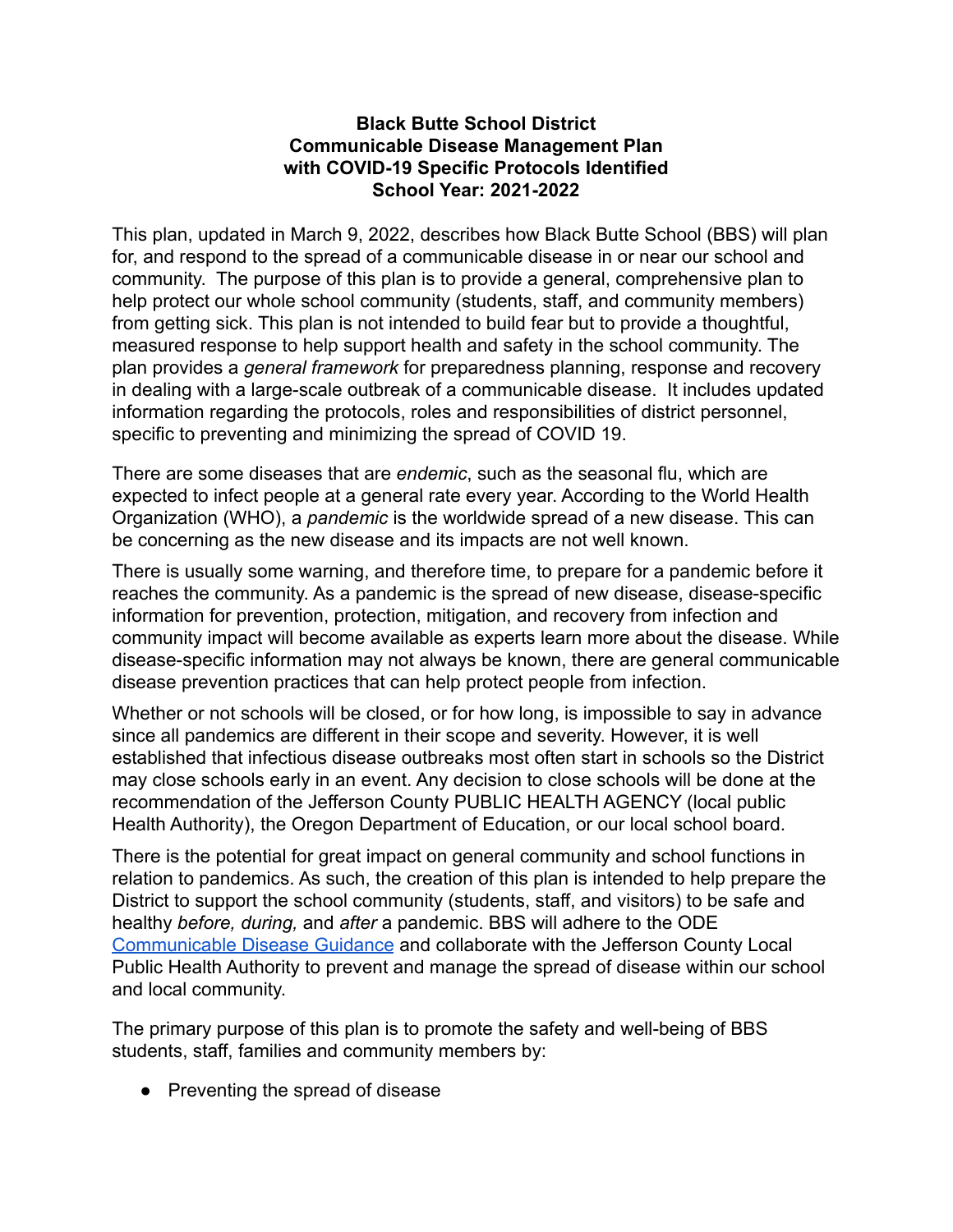- Protecting staff and students in order to maximize in-person instruction.
- Providing support for the essential services that must be maintained.

## **Prevention:**

**Goal:** To protect the school community from the spread of new communicable diseases.

**Objective:** Prepare the school community with non-medical ways to limit the spread of illness.

- Delaney Sharp will review the hand hygiene practices outlined by the Centers for Disease Control and Prevention (CDC) <https://www.cdc.gov/handwashing/index.html> with all members of the school community.
- Delaney Sharp will work with the Facilities manager to ensure that hand washing health promotion materials from the CDC[,](https://www.cdc.gov/handwashing/materials.html) <https://www.cdc.gov/handwashing/materials.html> are posted throughout the school.
- Staff will be trained on the necessary steps to control the spread of the disease.
- Students will be educated on the importance of respiratory etiquette:
	- o Cover coughs and sneezes with a tissue or elbow;
	- o Throw the tissue away immediately into a garbage receptacle; and

o Clean hand after covering coughs and sneezes, and after throwing away used tissues.

- The ODE and the OHA collaborated to create this simplified quide of ["KEY](https://www.oregon.gov/ode/students-and-family/healthsafety/Documents/Key%20Practices%20for%20Reducing%20Spread%20of%20COVID-19%20in%20Schools.pdf)" [PRACTICES FOR REDUCING SPREAD OF COVID-19 IN SCHOOLS"](https://www.oregon.gov/ode/students-and-family/healthsafety/Documents/Key%20Practices%20for%20Reducing%20Spread%20of%20COVID-19%20in%20Schools.pdf). We will ask our families to help reduce the spread of this disease by supporting us in our efforts to adhere to these guidelines.
- The Oregon Health Authority (OHA) website, [https://www.oregon.gov/oha/pages/index.aspx,](https://www.oregon.gov/oha/pages/index.aspx) will be used as a frequent resource and will be listed on our district website.
- Our Facilities manager will check district first aid and biohazard kits frequently.
- We will educate the school community on "physical distancing" practices which are things that can be done to reduce the spread of disease from person to person by discouraging people from coming into close contact with one another.

**Objective:** Maintain a clean environment in all school buildings and transportation vehicles.

- Facilities manager will inventory hand washing, hand sanitizing, and cleaning supplies and notify the Supervisor of inventory counts and needs.
- Ensure all staff have appropriate training on proper cleaning and disinfecting of work and play areas per available guidelines as specific to the disease.
- Facilities manager and staff will work together to clean and disinfect all high frequency touch surfaces such as doorknobs, tabletops, telephones, and computers daily.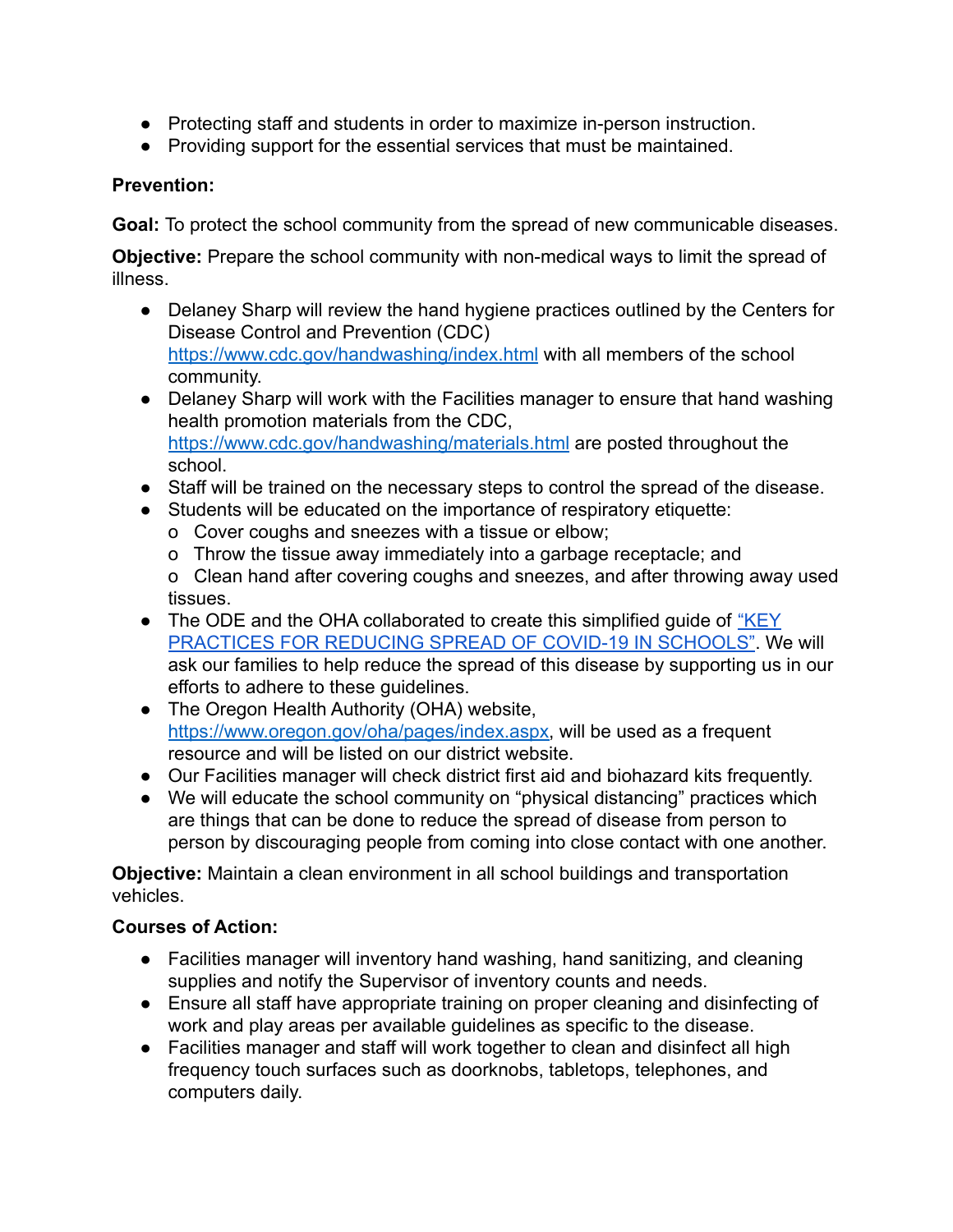- Ensure teaching and support staff have training on and access to proper disinfecting supplies.
- Teaching and support staff will use provided cleaning supplies to wipe down high touch surfaces during the school day.
- Ensure transportation support staff has appropriate training on proper cleaning of transportation vehicles.
- Transportation and support staff will use provided cleaning supplies to wipe down high touch surfaces during the school day.
- Sanitizing stations will be made available at the main entrances of the school building with signs instructing people to sanitize their hands upon entering the building.
- Signs will be posted instructing people to sanitize, or wash, their hands prior to eating.

**Objective:** Maintain clear communications with students, staff, parents, and the community on school pandemic planning efforts.

## **Courses of Action:**

- Make the Communicable Disease Management Plan available for access online by the general public via the District website ([https://www.blackbutte.k12.or.us/\)](https://www.blackbutte.k12.or.us/)
- Link to information online, via the District website, regarding pandemic planning for families. If there are disease-specific recommendations available from the CDC or Oregon Health Authority (OHA) utilize those resources. If not, utilize the CDC published "Get Your Household Ready for Pandemic Flu April 2017" which can be found here[:](https://www.cdc.gov/nonpharmaceutical-interventions/pdf/gr-pan-flu-ind-house.pdf)

[https://www.cdc.gov/nonpharmaceutical-interventions/pdf/gr-pan-flu-ind-house.pd](https://www.cdc.gov/nonpharmaceutical-interventions/pdf/gr-pan-flu-ind-house.pdf) [f](https://www.cdc.gov/nonpharmaceutical-interventions/pdf/gr-pan-flu-ind-house.pdf).

- The District Administrator and the Head Teacher will plan for communication to families sharing the steps being taken to protect the school community.
- Review and/or test emergency communications protocols.
- Establish a direct line of communication with the local Public Health Authority during normal business hours at 541-763-2725 and after hours via the non-emergency phone number to County dispatch services at 541-384-2080

**Objective:** Track student and staff attendance and absenteeism rates.

- Identify a staff person, and backup individual, to be responsible for tracking attendance and absenteeism rates of both students and staff.
- If necessary, we will share attendance and absenteeism rates with the local Public Health Authority.
- Staff, students, and visitors who observe potential pandemic symptoms in themselves or others while on school grounds are to notify the front office or a supervisor.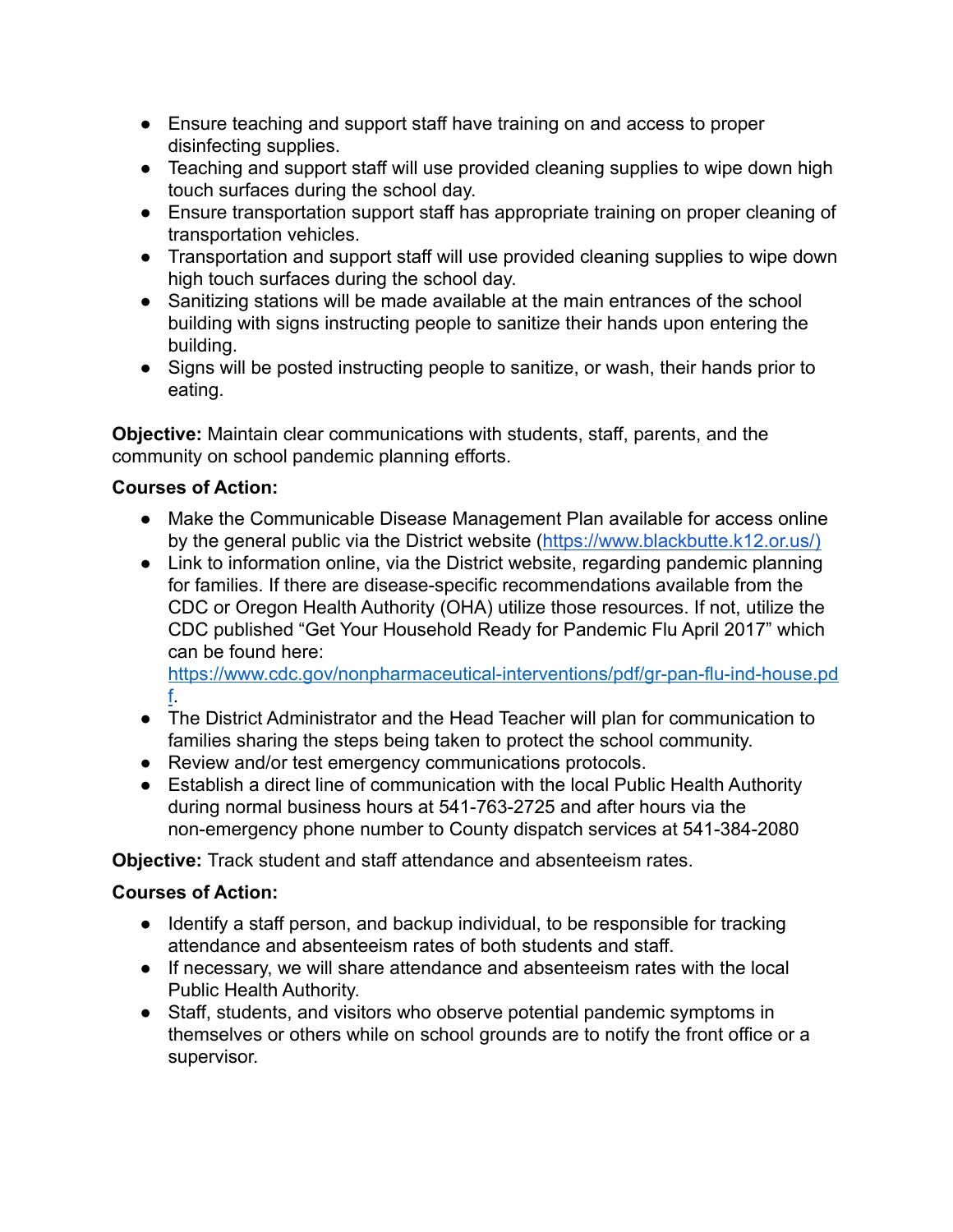● As of March 1, 2021, will be able to provide COVID-19 testing to students and staff who exhibit COVID-19 symptoms.

**Objective:** Support mental wellbeing in the school community.

### **Courses of Action:**

- Our staff and school counselor will provide support to students and families, as needed. Any students displaying visible signs of distress or unease are to be given the option of connecting with our school Counselor
- All staff will maintain calm, supervise, and reassure students of the efforts and monitoring being done by the District and local Public Health Authority to take appropriate actions relating to the potential pandemic.
- Staff may only share information related to the potential pandemic that has been verified by the local Public Health Authority as accurate and approved by the school for sharing within the school community. Approved information will be provided to school staff by District and/or school leadership.
- We will maintain open communication with the Local Public Health Authority ( Jefferson County Public Health) should a resurgence of COVID-19 or other pandemic occur. Our plan will be adjusted as new information becomes available. We will report any concerns of local outbreaks within our school community to them immediately and follow their advice in how we respond.

**Protocol** for screening students and staff upon entry to school each day.

If students are boarding the bus, our bus driver will visually screen students for possible symptoms of COVID-19. As students enter the building, we will visually screen students for signs of symptoms associated with the COVID-19 virus (fever, cough, difficulty breathing, loss of taste or small, [etc\)](https://www.cdc.gov/coronavirus/2019-ncov/symptoms-testing/symptoms.html). We recognize that students and staff who have conditions that cause chronic symptoms (e.g., asthma, allergies, etc.) should not be automatically excluded from school. **Cough is an exception**: Staff or students with a chronic or baseline cough that has worsened or is not well-controlled with medication should be excluded from school. We will not exclude staff or students who have other symptoms that are chronic or baseline symptoms (e.g., asthma, allergies, etc.) from school.

For students or staff with other symptoms, we will refer to the [guidance](https://www.oregon.gov/ode/students-and-family/healthsafety/Documents/commdisease.pdf) from the Oregon Department of Education and the Oregon Health Authority.

# **Communication protocol** for COVID-19 cases (Communication Tree)

Due to our small size, the Head Teacher and District Administrator will contact any families and/or staff in the event that someone in our school has been exposed to the COVID-19 virus.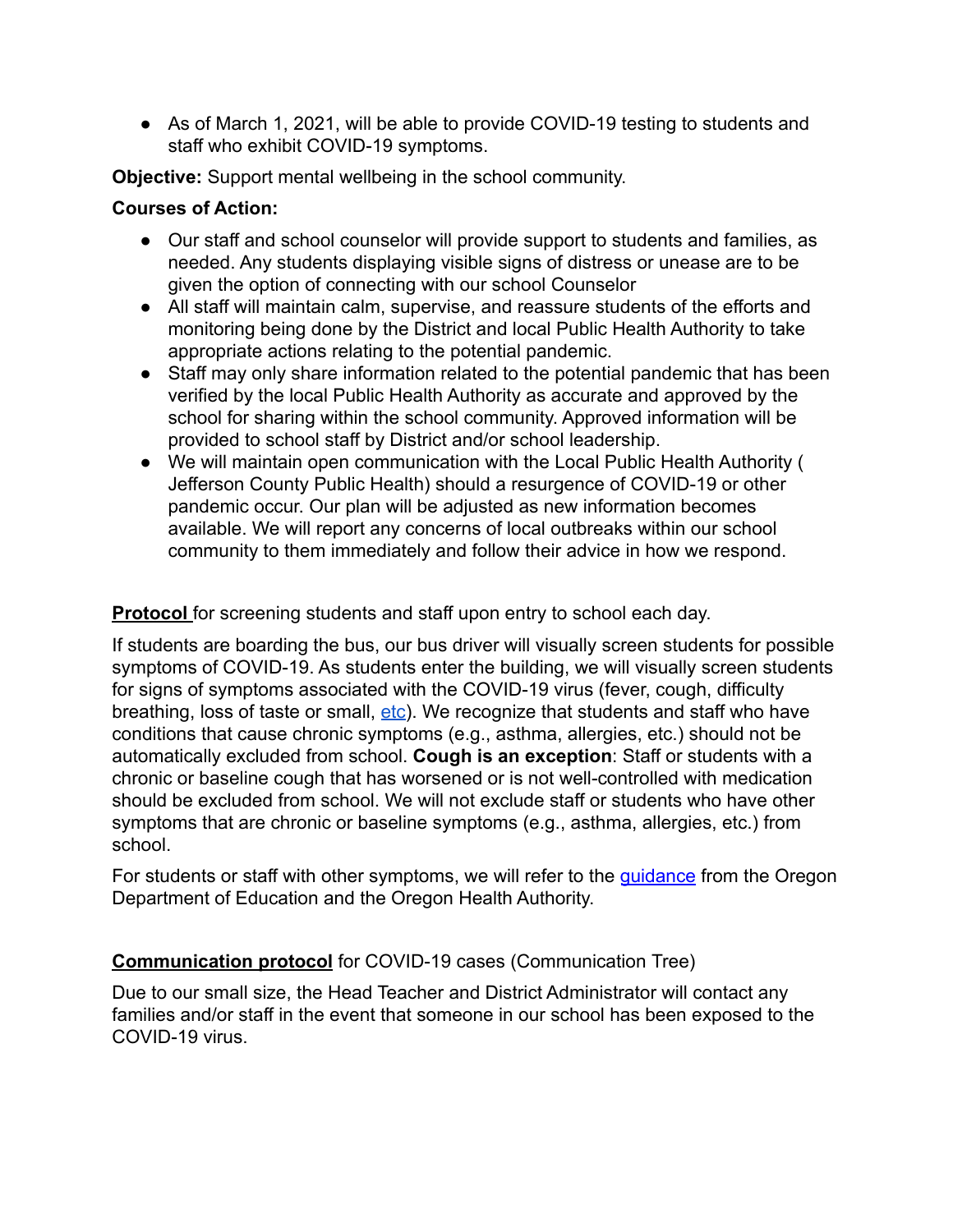**Protocol** designating who is responsible for keeping each daily log.

If needed, we will use our [daily logs](https://drive.google.com/file/d/13LO8TBsxFhBK9A2V21oWcY_-8gBIP5Af/view?usp=sharing) for individual students or cohorts (sample attached with statement on retention and technology; link to log with statement on retention and technology). The head teacher will ensure that this log is completed each day when community levels are high. As a google form, another staff will be able to access this document, should the head teacher be unable to complete this on any given day.

We will maintain log for a minimum of 4 weeks after completion of the term. Should an outbreak occur, we will provide all logs and information to the LPHA.

**Protocol** to restrict any potentially sick persons from physical contact with others.

All staff, students(kindergarten and up) will be encouraged to wear face masks within the building and moving around the school premises. Anyone developing cough, fever, chills, shortness of breath, difficulty breathing, or sore throat while at school must be isolated from others immediately; and sent home as soon as possible. We do have the ability to administer a COVID test to anyone exhibiting symptoms, with parent approval.

Individuals with COVID-19 will be required to remain home for 5 days. Once they return to school, we will require they wear a mask until they've reached the 10-day mark.

# **Protocol for cleaning and disinfecting** for routine prevention:

- We will follow the CDC's guidelines for cleaning and disinfecting surfaces within and around the school grounds, including this [infographic](https://www.epa.gov/sites/production/files/2020-04/documents/316485-b_reopeningamerica_combo_placard_infographic_4.19_6pm.pdf) that provides guidance on cleaning.
- Gloves will be worn when cleaning.
- All frequently touched surfaces and shared objects (e.g., educational materials, games, art supplies) will be cleaned between at least 1 time per day.
- Normal routine cleaning with soap and water will decrease how much of the virus is on surfaces and objects, which reduces the risk of exposure.
- Disinfection using EPA-approved disinfectants against COVID-19 can also help reduce the risk. Frequent disinfection of surfaces and objects touched by multiple people is important. When EPA-approved disinfectants are not available, alternative disinfectants will be used (for example, 1/3 cup of bleach added to 1 gallon of water, or 70% alcohol solutions). We will not mix bleach or other cleaning and disinfection products together as this can cause fumes that may be very dangerous to breathe in.
- All disinfectants will be kept out of the reach of children in a locked closet, only accessible by staff.

## **Protocol for cleaning and classroom closure in case of a high level of COVID-19 in a single cohort**.

● If there is an extreme outbreak in a classroom, we will close the classroom and complete extensive cleaning of the space.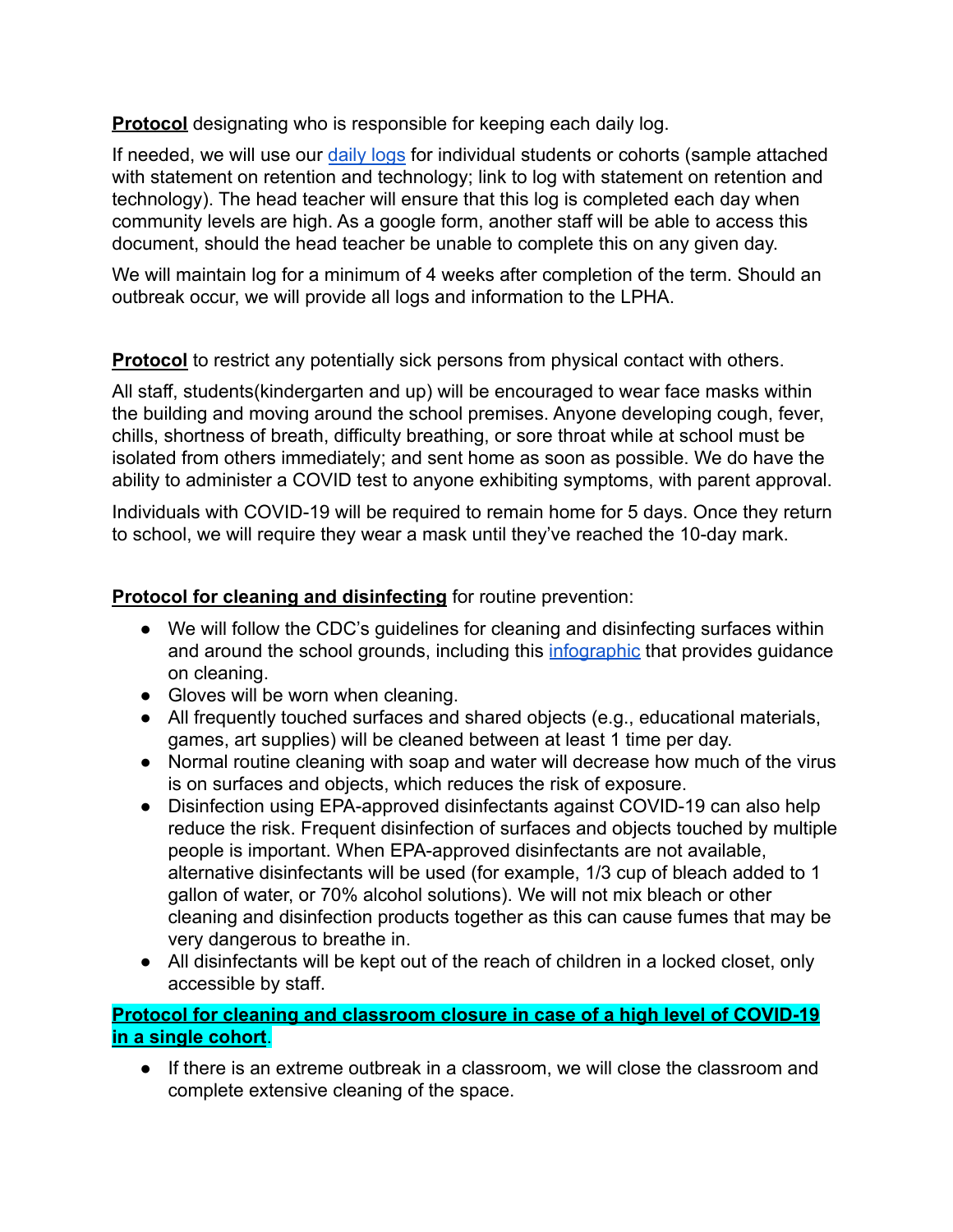- Open outside doors and windows to increase air circulation in the area.
- Wait 24 hours before you clean or disinfect. If 24 hours is not feasible, wait as long as possible.
- Clean and disinfect all high touch areas in office areas, bathrooms, common areas, shared electronic equipment like tablets, touch screens, keyboards, and remote controls.
- [Vacuum the space if needed](https://www.cdc.gov/coronavirus/2019-ncov/faq.html#Cleaning-and-Disinfection). Use a vacuum equipped with high-efficiency particulate air (HEPA) filter, if available.

## **Physical Distancing and Protection Protocols**

**Protocol** for minimizing interactions between cohorts. See 1c of Operational Blueprint for our physical distancing protocols.

### **During a Pandemic**

This is the point at which a new communicable disease has been declared a pandemic and is likely to impact the community.

**Goal:** To mitigate the impact of the spread of new communicable diseases on the school community.

**Objective:** Prepare the school community with non-medical ways to limit the spread of illness.

### **Courses of Action:**

● Repeat all "Courses of Action" listed in the "Before a Pandemic" section as appropriate.

o Wash hands frequently (e.g., before and after meals, after coming inside, after using the restroom, after sneezing, blowing your nose, or coughing) with soap and water for at least 20 seconds.

● Post clear signs (available at healthoregon.org/coronavirus) on how to stop the spread of the disease, properly wash hands, promote everyday protective measures and properly wear a face covering.

● Advise staff not to work and parents not to bring their students to school if the student or staff member has or recently had an illness with fever or cough. They should remain home for at least 5 days after illness onset and until 24 hours after fever is gone, without use of fever-reducing medicine, and COVID-19 symptoms (fever, cough, shortness of breath, and/or diarrhea) are improving.

● Staff or attendees who have a family member at home with symptoms of COVID-19 who has not been tested need to be monitored for symptoms carefully. The ill family or household member should be strongly encouraged to seek testing.

● Practice and safely promote the avoidance of touching one's face.

• Provide easy access to soap and warm water for handwashing for all students and staff.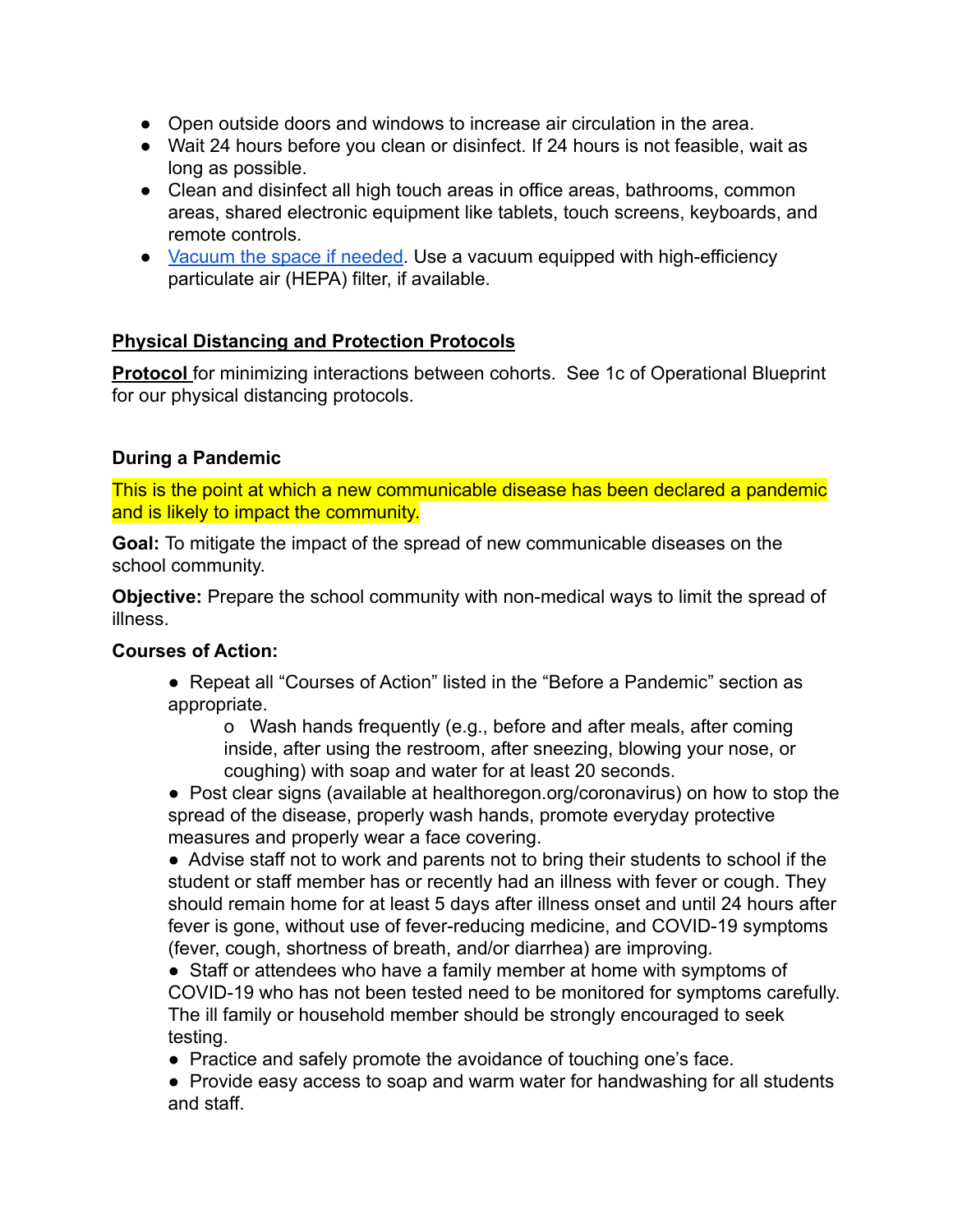● Mask wearing: we will encourage students and staff to wear a mask if they are feeling sick, when at school.

● Enforce appropriate "social distancing" practices as necessary and/or mandated by the local Public Health Authority, Oregon Health Authority, and local, State, and Federal Government. The **Appendix** provides a non-exhaustive list of physical distancing practices.

● Staff will work to maintain calm, supervise, and reassure all students of the efforts the school is taking to support health and limit the spread of disease.

• When possible, during the day when weather and operations permit, increase ventilation to the facility to decrease spread of disease.

• When possible, following each school day, the school should be thoroughly ventilated, opening all doors and windows or turning the air conditioning/heating systems up.

In the event a vaccine becomes available, the District will partner with the local Public Health Authority on vaccination availability.

**Objective:** Support vulnerable populations to stay at home and limit exposure.

## **Courses of Action:**

- Those at high-risk for severe illness (see following) from COVID-19 shall not be required to provide or attend in-person instruction.
- Individuals who have an at-risk member in their household are to take actions only consistent with public health recommendations and/or the advice of their individual physician.

**Objective:** Prepare the school community for possible closure.

### **Courses of Action:**

- Encourage parents to have alternative childcare plans in the event of a school building or district-wide closure. For parents who are employed, inform them of Oregon's Family Leave Law which entitles them to 12 weeks unpaid leave within a 12-month period for care of a family member with a serious health condition. This is to be done via the website, social media, and mass email whenever possible.
- Review the substitute teacher pool list and verify they are willing and able to work during the pandemic.
- Determine the point at which an administrative closure would be necessary.
- Inform the school community of the different kinds of potential closures:
	- o Administrative closure done in the event the school can no longer maintain staffing levels necessary to provide essential school functions and ensure student safety.

o School Emergency Closure – done in the event the school is unsafe, unhealthy, inaccessible, or inoperable due to one or more unforeseen natural events, mechanical failures, or actions or inactions by one or more persons.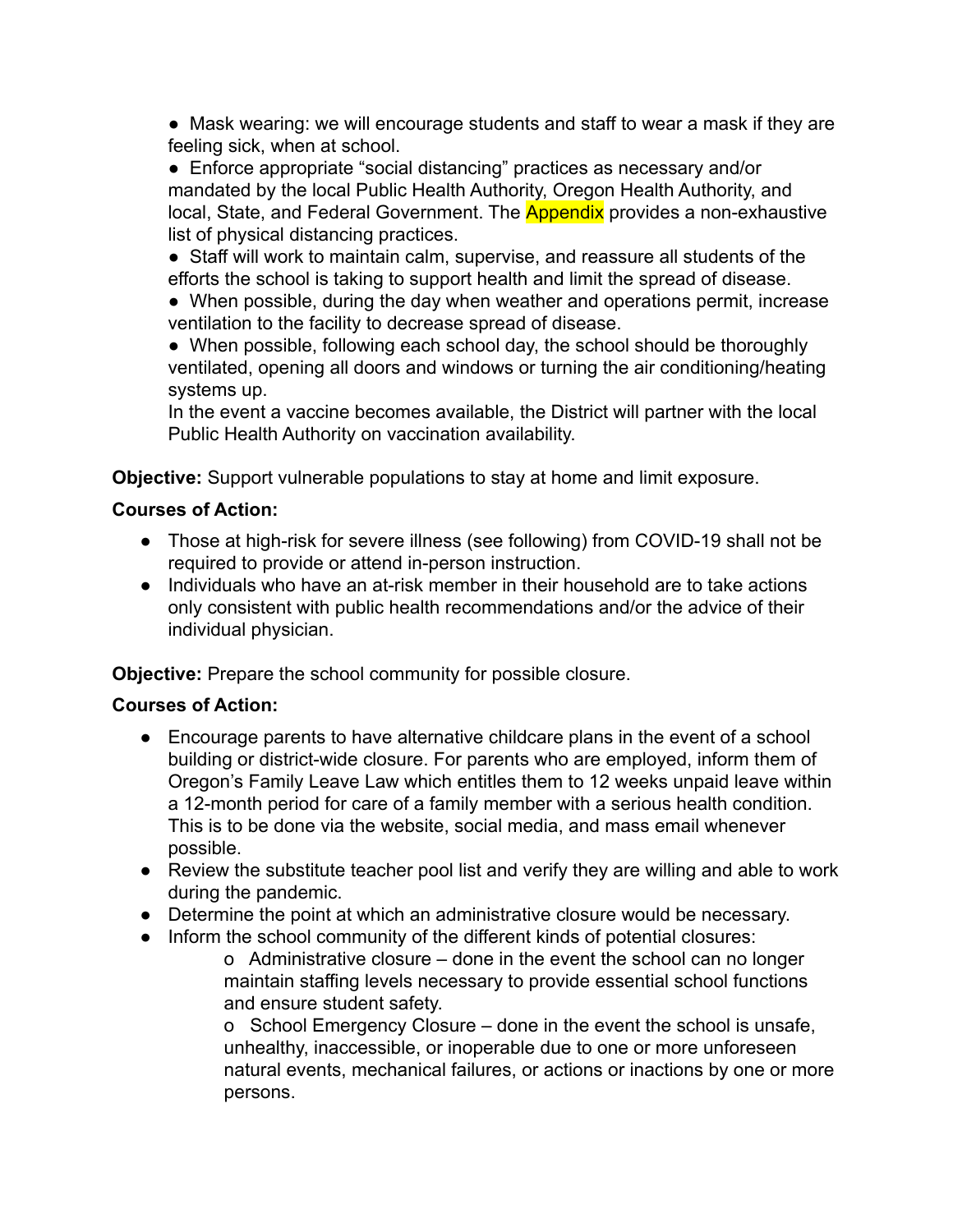- The District will work in consultation with the local Public Health Authority in order to decide whether or not a school closure is necessary at any point in the pandemic.
- In the event someone tests positive for the infection and has been on school grounds the district will work with the local Public Health Authority to determine the process moving forward and whether or not a school, or district closure, will occur.
- If, and when, possible the District will prepare the school community for distance education options in the event of a school closure.
- Essential personnel, in partnership with local Public Health Authority representatives, maintain regular contact via phone to stay up to date on pandemic status on any changes to the impact on school closure and functions.

**Objective:** Maintain clear communications with students, staff, parents, and the community on school pandemic response efforts.

## **Courses of Action:**

- As needed, and when possible, communications are posted and available in both English and Spanish.
- Provide information to the public regarding the Pandemic Annex and any changes in school functions.
- Maintain a direct line of communication with the local Public Health Authority. Business and after hour messages: 541-475-4456. After hours Communicable Disease & Emergency: Website: www.JeffCo.net/PublicHealth 1. 911 or County Dispatch: 541-475-2201 2. Director: 458-292-7136 3. State Epidemiologist: 971-673-1111
- In the case of individual school(s) or district-wide closure, communicate with the public via available pathways. Include clear, concise information on:
	- Reason for closure.
	- Planned length of closure.
	- How the decision was made.
	- Agencies involved in the decision-making process.
	- Date it is anticipated school will restart.
	- Impact on student schoolwork, how students can obtain necessary materials, and plan for distance education options.
	- How updates will be communicated.

**Objective:** Support mental wellbeing in-school community.

# **Courses of Action:**

● When staffed, and if available, school-based Counselors will support student mental well-being. Any students displaying visible signs of distress or unease are to be given the option of connecting with a school Counselor.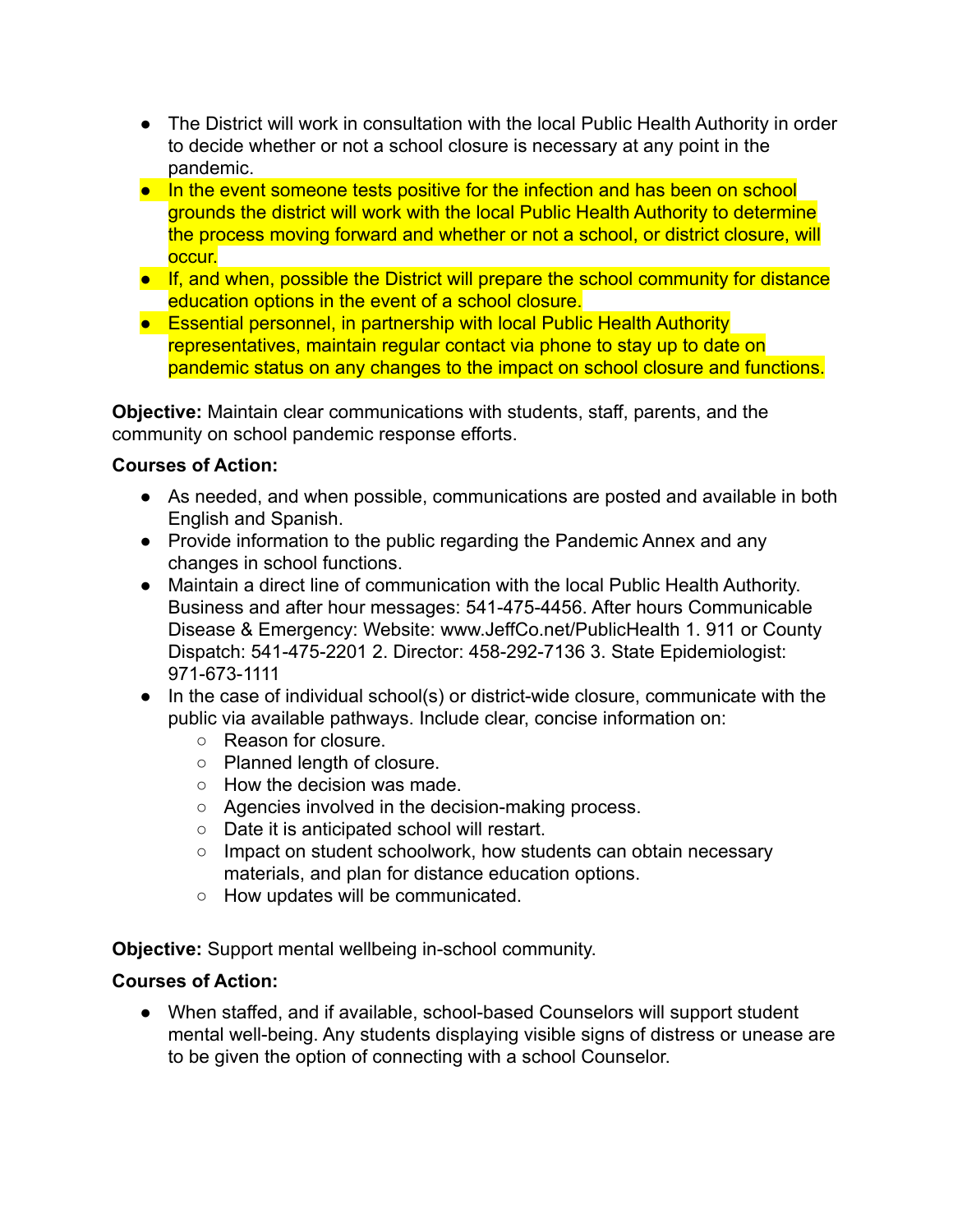- All staff will maintain calm, supervise, and reassure students of the efforts and monitoring being done by the District and local Public Health Authority to take appropriate actions relating to the pandemic.
- Staff may only share information related to the pandemic that has been verified by the local Public Health Authority as accurate and approved by the school for sharing within the school community. Approved information will be provided to school staff by District and/or school leadership.
- The District will contact the local Mental Health Authority for support services and resources.

# **After a Pandemic**

This is the point at which the community has either been declared free of the disease or the disease has become endemic in the population which means outbreaks are expected to continue occurring on a seasonal basis, similar to seasonal flu.

**Goal:** Return the school community to normal, daily functions.

**Objective:** Inventory and stock supplies needed for daily function.

### **Courses of Action:**

- Facilities manager will inventory all cleaning and disinfecting materials and supplies making note of any products that need to be ordered. Inform supervisor of inventory numbers and needs.
- Facilities manager will inventory hand sanitizer supplies. In collaboration with school leadership determine the necessary amount of hand sanitizer needed to be prepared for future pandemics. Product is to be ordered, stocked, and cycled through on a regular basis so as not to expire.

**Objective:** Maintain a clean environment in all school buildings and transportation vehicles.

- The District will consult with the local Public Health Authority to determine whether or not supplemental contracted custodial staff and/or specialized training is necessary to properly disinfect the school prior to returning to normal daily functions.
- Facilities manager will clean and disinfect all high frequency touch surfaces such as doorknobs, tabletops, telephones, and computers daily on an ongoing basis.
- Sanitizing stations will be made available at the main entrances of each school building with signs instructing people to sanitize their hands upon entering the building.
- Sanitizing stations will be made available in the cafeteria of each school building with signs instructing people to sanitize, or wash, their hands prior to eating.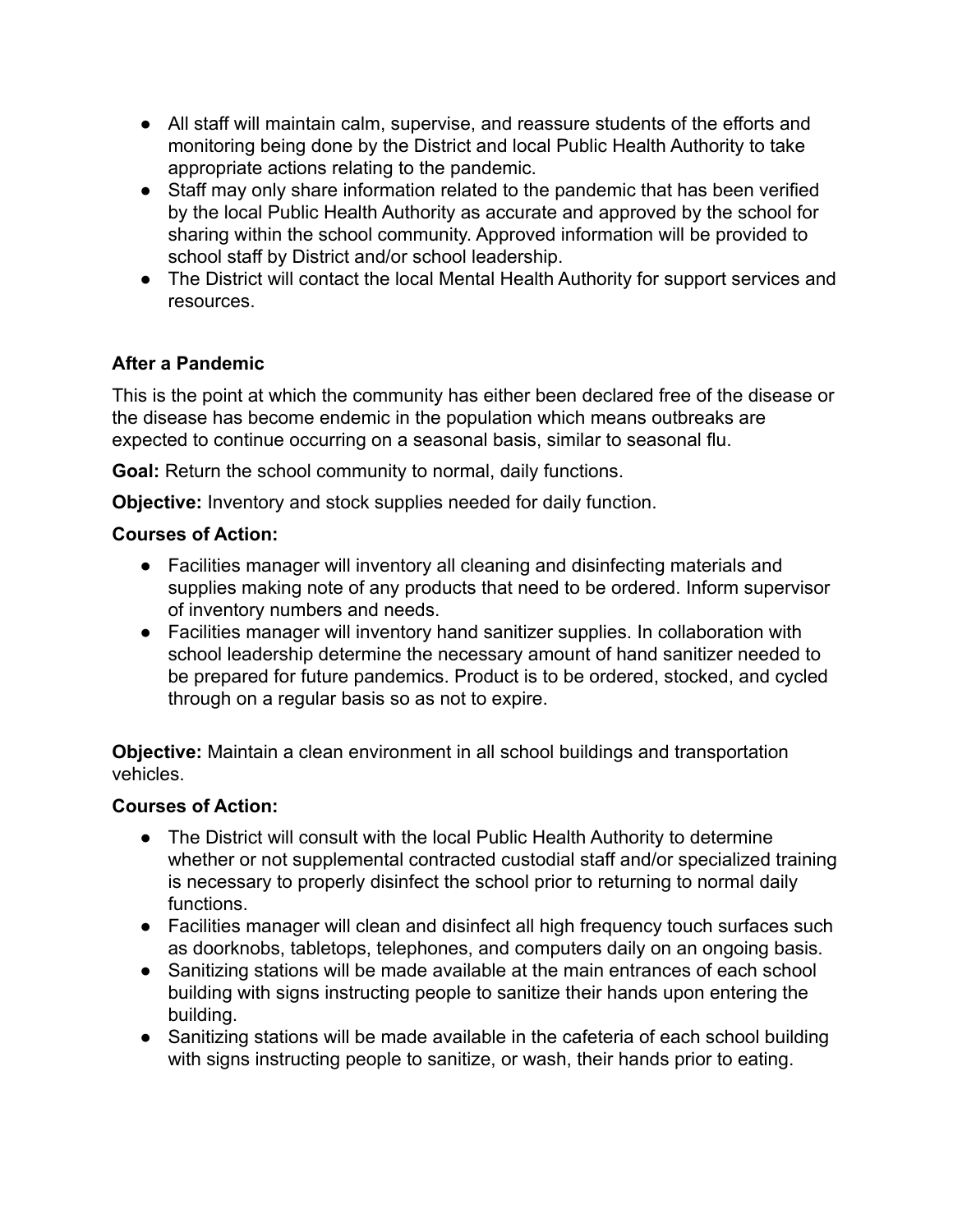**Objective:** Support the school community to return to the learning environment.

## **Courses of Action:**

- The District will work with the Oregon Department of Education (ODE) to determine an appropriate course of action following school closures.
- School District Leadership is to document and share with the school community information on any waivers from the Oregon Department of Education.

**Objective:** Continue messaging and education to the school community on non-medical ways to limit the spread of illness.

### **Courses of Action:**

- The District will review the hand hygiene practices outlined by the Centers for Disease Control and Prevention (CDC) <https://www.cdc.gov/handwashing/index.html> with all members of the school community.
- Ensure handwashing health promotion materials from the CDC, <https://www.cdc.gov/handwashing/materials.html>, are in the common areas throughout the school.
- Facilities manager will check district first aid and biohazard kits as needed.

**Objective:** Support mental well-being in-school community.

- If available, school-based Counselors will support student mental well-being. Any students displaying visible signs of distress or unease are to be given the option of connecting with our school Counselor.
- All staff will maintain calm, supervise, and reassure students of the efforts and monitoring being done by the District and local Public Health Authority to take appropriate actions relating to the pandemic.
- Staff may only share information related to the pandemic that has been verified by the local Public Health Authority as accurate and approved by the school for sharing within the school community. Approved information will be provided to school staff by District and/or school leadership.
- The District will contact the local Mental Health Authority for support services and resources.